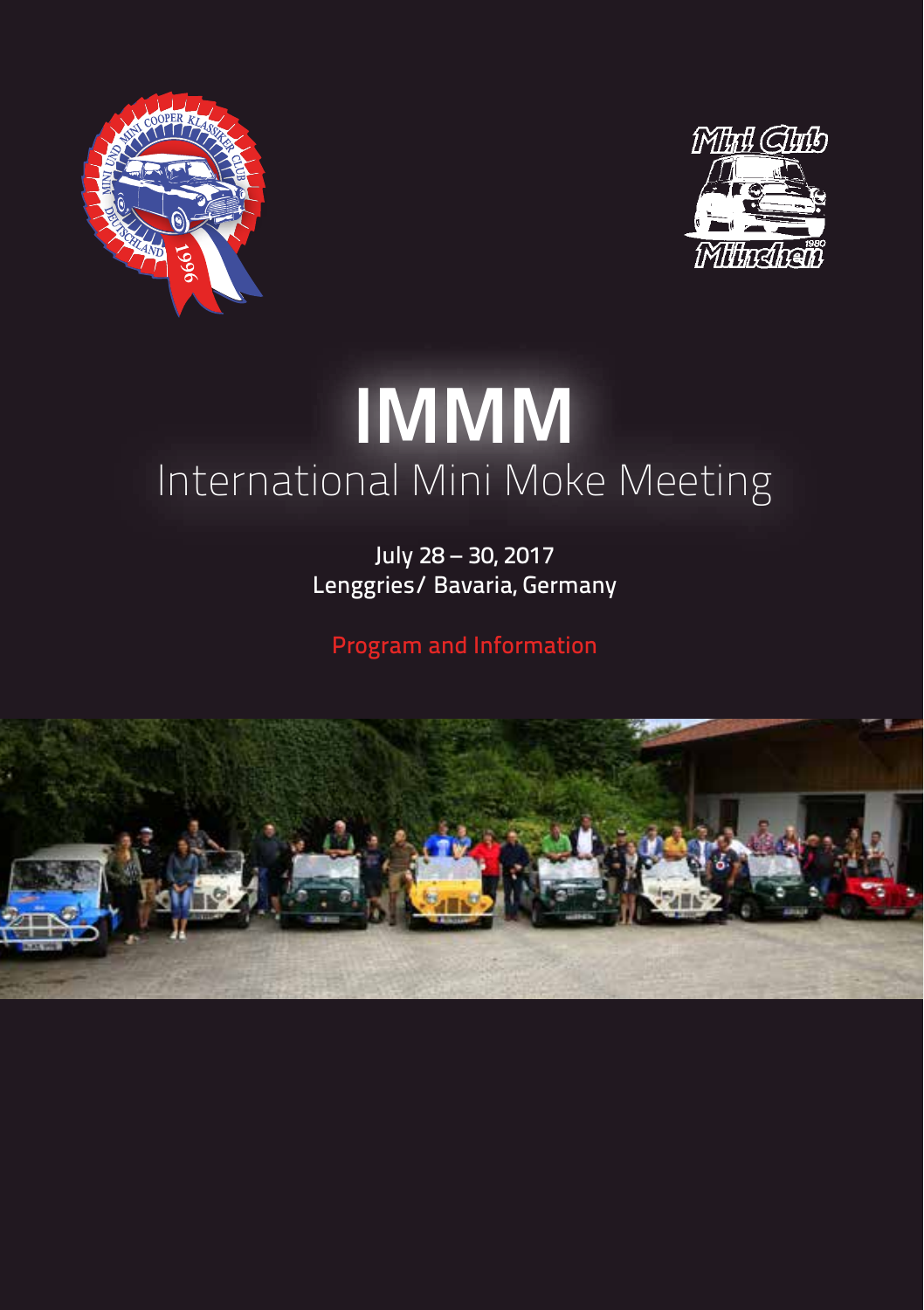

# A warm welcome to Bavaria

The Mini & Mini Cooper Klassiker Club Deutschland (www.mini-klassiker.de), supported by the Mini Club München 1980eV (www.MCM1980ev.de) is very proud and pleased to invite Mini Moke drivers to Bavaria to attend to the 7th International Mini Moke Meeting here in Lenggries/ Bavaria in the South of Germany

Thanks to all attending and making this event successfull

Patrick Stellwag **MMCK**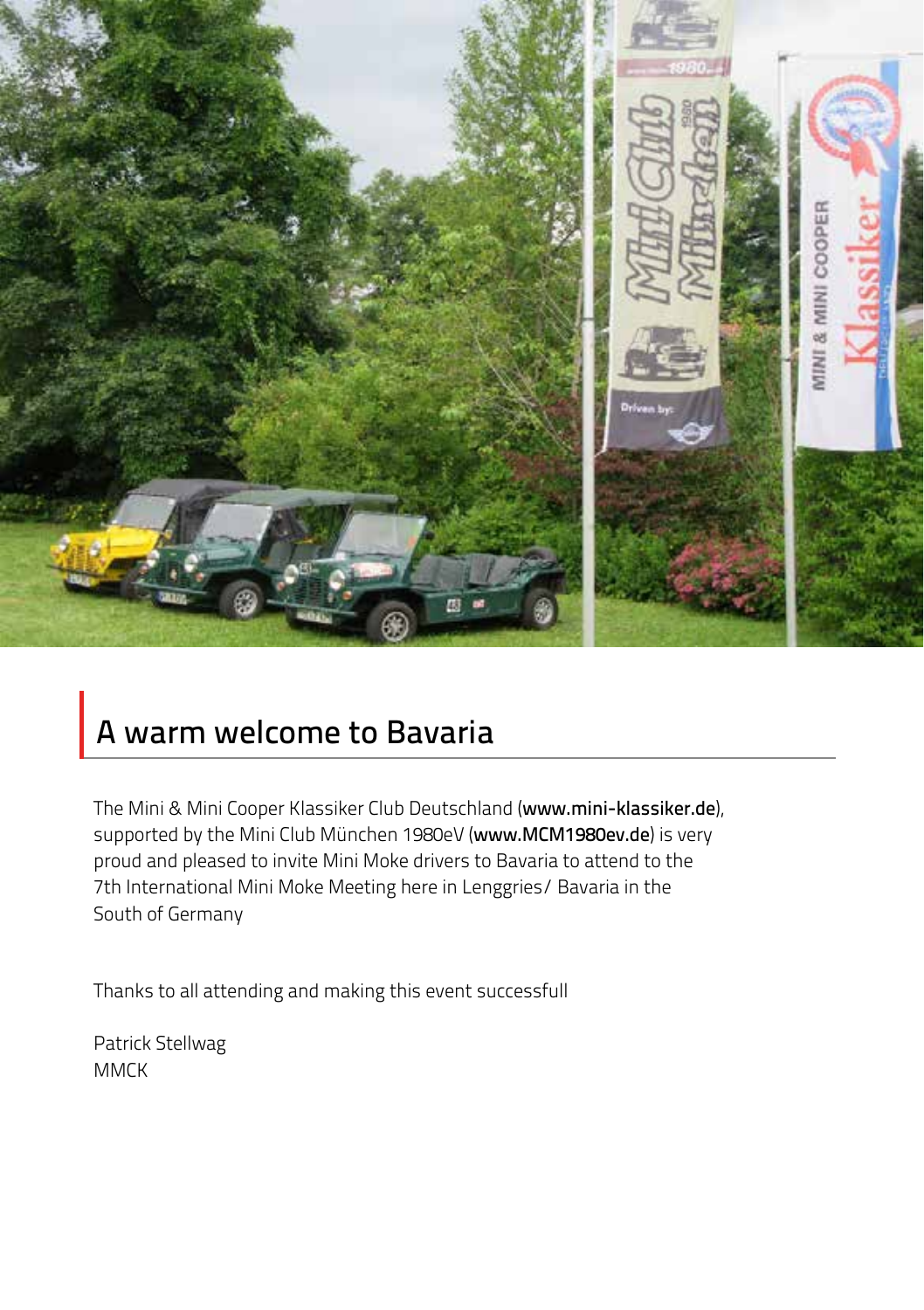

### Friday:

|                      | From 12 am : Arrival of participants               |
|----------------------|----------------------------------------------------|
| $6.30 \,\mathrm{pm}$ | Official opening of the IMMM 2017 (Camping office) |
| 7 pm:                | Bring and burn BBQ with open end                   |

### Saturday:

| 8.45 am:   | Drivers briefing                          |
|------------|-------------------------------------------|
| $9.00$ am: | Moke tour                                 |
| 4.30 pm:   | Arrival of participants with coffee break |
|            | BBQ evening with open end                 |

## Sunday:

For those who will stay – Beach breakfast at the open air pools at http://www.alpenbad.net/

Common bath depending on weather and alternative proposals